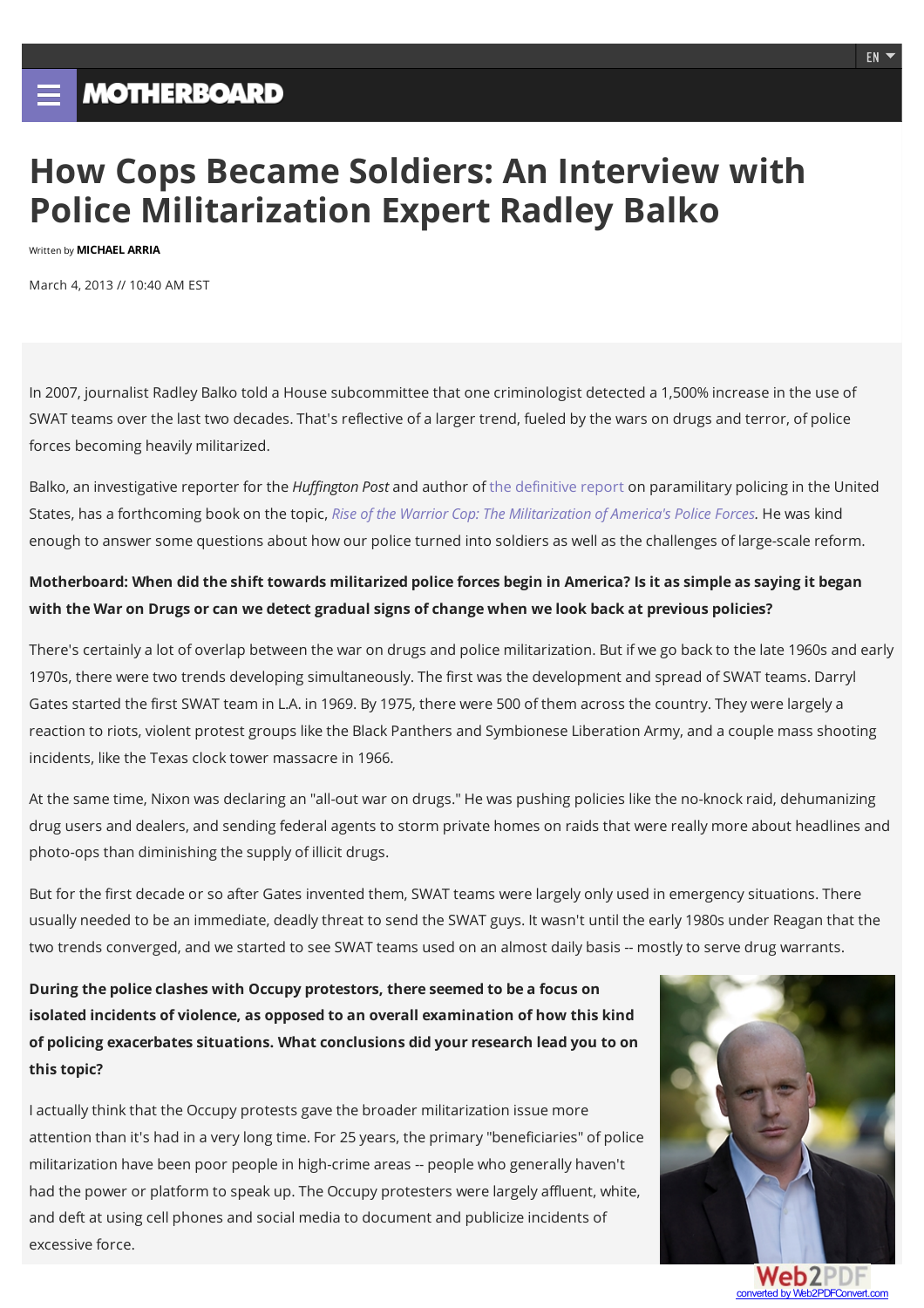We're also seeing interest in this issue from new quarters as SWAT teams have fallen victim to mission creep in recent years and begun raiding poker games, bars, and even people



**Web2PDF** converted by Web2PDFConvert.com

suspected of white collar crimes. So far, the onlystate that has passed any meaningful reform legislation in reaction to a SWAT raid gone wrong is Maryland, which passed a transparency bill after the mistaken raid on Berwyn Heights Mayor Cheye Calvo.

Isuppose that may be the "it needs to get worse before it will get better" good news, here. As governments at all levels continue to expand the list of crimes for which they're willing to send the SWAT team, we'll inevitably see these tactics used against more people with more clout and stature to push for reform. It's an unfortunate bit of realpolitik, but it's undoubtedlytrue.

## **Deborah Blum has written that we refer to oleoresin capsicum as"pepperspray" because "that makesitsound so much** more benign than it really is, like something just a grade or so above what we might mix up in a home kitchen." How did **the use of these kinds of weapons become so commonplace?**

I think part of the reason is that it has happened gradually.We got here by way of a number of political decisions and policies passed over 40 years. There was never a single law or policythat militarized our police departments --so there was never really a public debate over whether this was a good or bad thing.

But there were other contributors. For about a generation, politicians from both parties were tripping over themselves to see who could come up with the tougher anti-crime policies. We're finally seeing some push-back on issues like incarceration, the drug war, and over-criminalization. But not on police. No politician wants to look anti-cop. Conservatives want to looktough on crime.Liberals love to throwmoney at police departments. So for now, rolling back police militarization is still a non-starter in Congress and state legislatures.

# *IT WON'T BELONG BEFORE WESEE PRO-MILITARIZATION LOBBYING AND PRESSURE GROUPS.SAY HELLO TO THE POLICE-INDUSTRIAL COMPLEX.*

The other problem is that political factions decry police militarization when it's used against them, but tend to fall somewhere between indifferent and gleeful when it's used against people they don't like. Conservatives, remember, were furious over Waco, Ruby Ridge, and a host of BATF abuses against gun owners in the 1990s -- and rightly so. Liberals mocked them for it.

Liberals were furious at the aggressive response to the occupy protests -- and rightlyso. And conservatives mocked them. Liberals are rightly angry about militarized immigration raids -- conservatives don't much care. Conservatives were mad about the heavy-handed raid on the Gibson Guitar factory.Liberals blew it off. Just a few weeks ago, Rachel Maddow resurrected the Ruby Ridge and Waco incidents in a segment about gun control -- and was dismissive of people who thought the government's actions were excessive. Of course, Maddow was also fuming about the treatment of Occupy protesters.

Until partisans are willing to denounce excessive force when it's used against people whose politics offend them -- or at least refrain from endorsing it -- it's hard to see how there will ever be a consensus for reform.

#### **How did 9/11 alter the domesticrelationship between the military and police?**

It really just accelerated a process that had already been in motion for 20 years. The main effect of 9/11 on domestic policing is the DHS grant program, which writes huge checks to local police departments across the countryto purchase machine guns, helicopters, tanks, and armored personnel carriers. The Pentagon had already been giving awaythe same weapons and equipment for about a decade, but the DHS grants make that program looktiny.

But probably of more concern is the ancillary effect of those grants. DHS grants are lucrative enough that many defense contractors are now turning their attention to police agencies -- and some companies have sprung up solelyto sell militarygrade weaponryto police agencies who get those grants. That means we're now building a new industry whose sole function is to militarize domestic police departments.Which means it won't be long before we see pro-militarization lobbying and pressure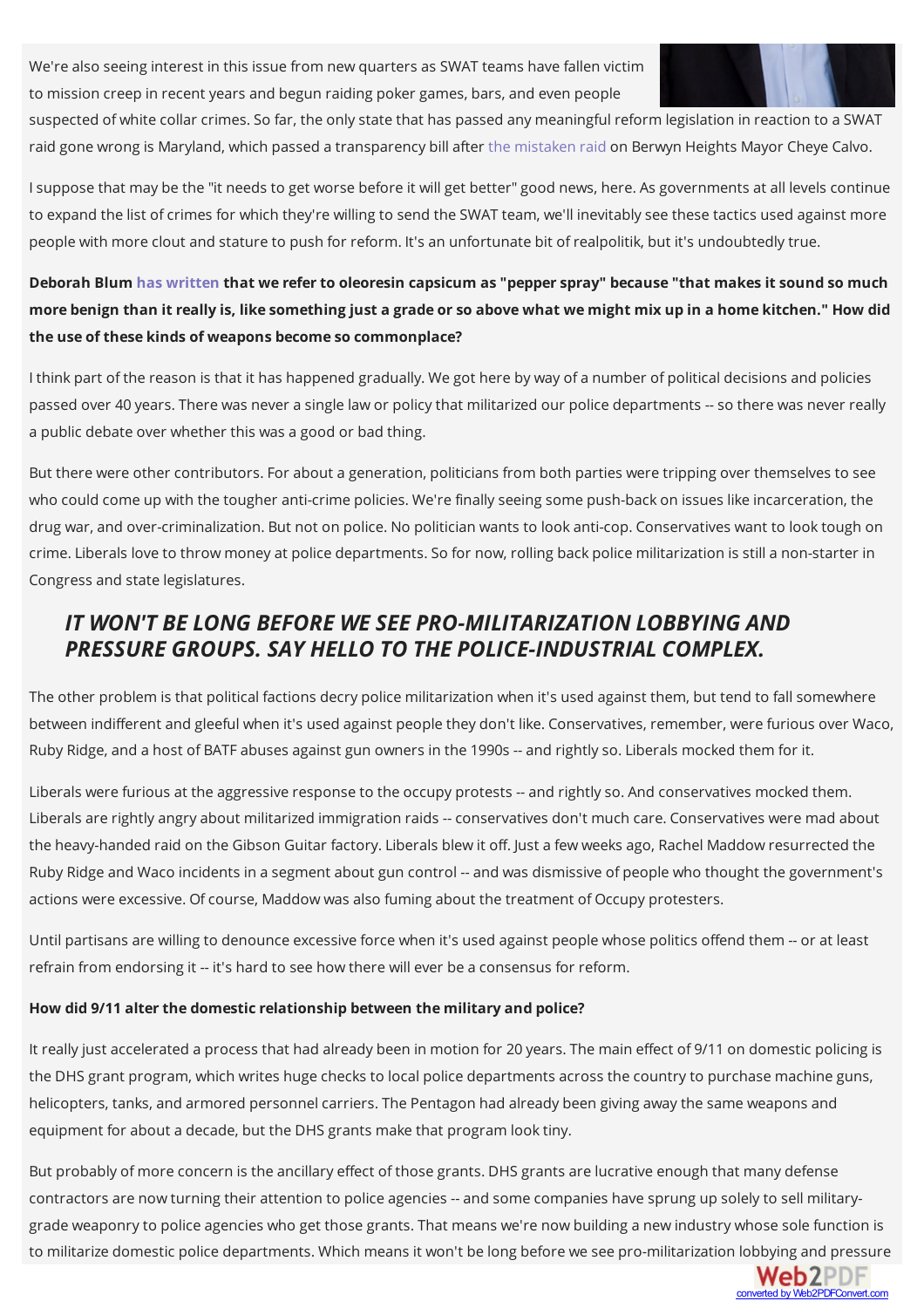groups with lots of (taxpayer) money to spend to fight reform. That's a corner it will be difficult to un-turn. We're probably there already. Say hello to the police-industrial complex.

## Is police reform a battle that will have to be won legally? From the outside looking in, much of this seems to violate The **Posse Comitatus Act of 1878. Are there other waysto change these policies? Can you envision a blueprint?**

It won't be won legally. The Supreme Court has been gutting the Fourth Amendment in the name of the drug war since the early 1980s, and I don't thinkthere's anyreason to thinkthe current Court will change any of that. The Posse Comitatus Act is often misunderstood. Technically, it only prohibits federal marshals (and, arguably, local sheriffs and police chiefs) from enlisting active-duty soldiers for domestic law enforcement. The president or Congress could still pass a law or executive order tomorrow ordering U.S. troops to, say, begin enforcing the drug laws, and it wouldn't violate the Constitution or the Posse Comitatus Act. The only barrier would be selling the idea to the public.

That said, I thinkthe current state of police militarization probablyviolates the *spirit* of the Posse Comitatus Act, and probably more pertinent, the spirit and sentiment behind the Third Amendment. (Yes -- the one no one ever talks about.) When the country was founded, there were no organized police departments, and wouldn't be for another 50 to60 years. Public order was maintained through private means, in worst cases bycalling up the militia.

The Founders were quite wary of standing armies and the threat they pose to liberty. They ultimately concluded -- reluctantly -that the country needed an army for national defense. But they most feared the idea of troops patrolling city streets -- a fear colored by much of human history, and more immediately bythe the antagonism between British troops and residents of Boston in the years leading up to the American Revolution. The Founders could never have envisioned police as they exist today. And I thinkit's safe to saythey'd have been absolutely appalled at the idea of a team of police, dressed and armed like soldiers, breaking into private homes in the middle of the night for the purpose of preventing the use ofmind-altering drugs.

# *THEFOUNDERS WOULD HAVE BEEN APPALLED ATTHEIDEA OF A TEAM OF POLICE, DRESSED AND ARMED LIKESOLDIERS, BREAKING INTO PRIVATE HOMES IN THE MIDDLE OFTHE NIGHT.*

As for change, the good news is that I thinkthe public is finally waking up to this problem. Anecdotally, I've noticed more skepticism, for example, in the comment sections to stories about SWAT raids. I've also noticed more skepticism in much of the media coverage of these raids. And again, I thinkthe fact that these tactics are now being used against people who have the means and status to speak out is drawing new attention to police militarization, and causing more people to question the wisdom of all of this. But again, there are some major political hurdles in the way of reform.

The gear and weapons and tanks are a problem. But I think a much deeper problem is the effect all of this war talk and battle rhetoric has had on policing as a profession. In much of the countrytoday, police officers are psychologicallyisolated from the communities theyserve. It's all about us vs. them. There are lots of reasons for that, which I describe in the book but are too involved to get into here. But it's really destructive.

I make a number of specific suggestions in the book about how to change that mindset -- most of which came from interviews with long-time cops and former police chiefs. But generally speaking, cops should be a part of the communities in which they work. They should walk beats. They should know the names of the school principals, 7-11 managers, and Boys and Girls Club and community center staffers. When your only interaction with the community is antagonistic -- responding to calls, conducting stop & frisks, questioning people --your relationship with the community will be antagonistic. Cops are public servants. Their job is to keep the peace while protecting and observing our constitutional rights. Somewhere in the process constantly declaring war on things, we've lost sight of that.

For 30 years, politicians and public officials have been arming, training, and dressing cops as if they're fighting a war. They've